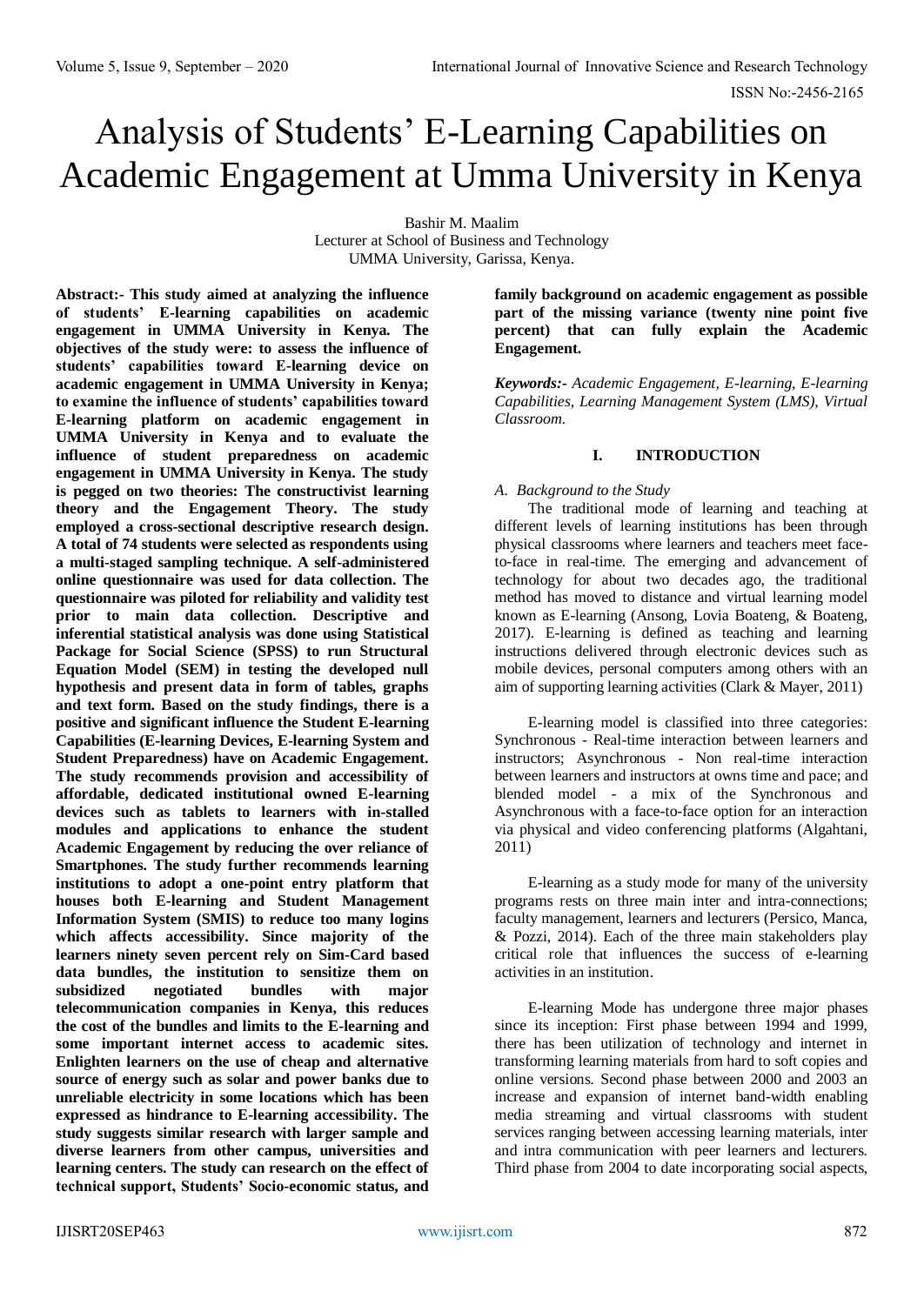learning based on project and reflective approach through simulations and networking (Popovici & Mironov, 2015).

Globally, E-learning is widely used in developed countries more than the developing countries (Tagoe, 2012). However, the past two decades there is notable intensive stride made by Universities in Africa toward E-learning incorporation in their programs. In the US, students are fully participating in courses through E-learning platforms (Allen & Seamen, 2008). In European countries, the use of Elearning mode of teaching is widely spread with blended model (91%), Pure Online provision (82%), offering online degrees (39%) to attract more learners, reduce the cost of running physical structures and improve quality (Gaebel, Kupriyanova, Morais & Colucci, 2014).

In Africa, E-learning has been growing at a pace in pre COVID-19 and seems to be the only mode of learning to continue for a while due to the increasing infection rate and lack of cure, vaccine and treatment for the COVID-19. Many countries including Uganda and Zimbabwe have adopted the E-learning mode (Kasse & Balunywa, 2013).

In Kenya, establishment and implementation of Elearning mode of teaching and learning though in a blended form (a mix of face-to-face and distance/virtual mode) among public and private universities started more than a decade ago, for instance, University of Nairobi (UoN) in 2004 using Wedusoft, Kenyatta University (KU) in 2005 using Moodle, Jomo Kenyatta University of Agriculture and Technology (JKUAT) in 2006 using Moodle and Moi University (MU) in 2007 using MUSOMI similar to Wedusoft (Tarus, & Gichoya, 2015). A total of 8 stateowned and 5 privately-owned universities run academic programs on E-learning mode (Nyerere, 2016).

The fast spreading of the Corona Virus Disease (COVID-19) and its effect has called for strict measures such as social-distancing, frequent hand-washing with running water and soap, and a lockdown to reduce the infection rate. The preventive measures led to a paradigm shift in the access and supply of various services such as teaching & learning in schools and higher learning institution. An instant closure of schools and post-secondary institutions called for an alternative mode of teaching across the globe (Bayham & Fenichel, 2020).

#### *B. The Research Problem*

With the global outbreak of COVID-19 pandemic, similar to many countries in the world, the Kenyan government ordered closure of all learning institutions and recommended use of distance learning mode of teaching across all the universities to reduce the rate of infection spread (Ngwacho, 2020). Since the establishments of distance and e-learning mode various challenges have dominated academic literature on E-learning.

At the third graduation ceremony in UMMA University in Kenya held in June 2020, the Vice Chancellor reported that about 30% of student population had not interacted with the university E-learning platform. The

arising research question for this study: Is student's Elearning Capabilities a missing factor with a potential to influence academic engagement?

The inability of students to interact with the university e-learning platform has a dire consequence by denying the right to education coupled with mental health issues as their peers pursue their education. Thus, this justified the need for academic researches to the identified problem expected to enable the policy and decision makers within and outside the universities' arena to utilize the findings and make an informed decision.

Various studies have researched on the effect of Elearning on academic performance in Kenya (Owino, 2013) in India (Suresh, Vishnu Priya, & Gayathri, 2018), student engagement through digital readiness in China (Kim, Hong & Song, 2019). None of the reviewed literature has researched on the influence of Students' E-learning Capabilities on Academic Engagement; hence this study filled the knowledge and research gap on the topic.

## *C. Objectives of the Study*

The purpose of the study was to analyze the influence of Students' E-learning Capabilities on Academic Engagement in UMMA University in Kenya through the following objectives;

- $\triangleright$  To assess the influence of students' capabilities toward E-learning device on academic engagement in UMMA University in Kenya.
- $\triangleright$  To examine the influence of students' capabilities toward E-learning platform on academic engagement in UMMA University in Kenya.
- > To evaluate the influence of student preparedness on academic engagement in UMMA University in Kenya.

#### *D. Hypothesis of the Study*

**H<sup>01</sup>** Students' Capabilities toward E-learning device does not significantly influence academic Engagement in UMMA University in Kenya.

**H<sup>02</sup>** Students' Capabilities toward E-learning system does not significantly influence academic Engagement in UMMA University in Kenya.

**H<sup>03</sup>** Students' Preparedness does not significantly influence academic Engagement in UMMA University in Kenya.

## **II. LITERATURE REVIEW**

#### *A. Empirical Review*

Link & Marz (2006) in their study on Computer skills, access challenges and E-learning attitudes among first year medical students in Vienna found that majority had prior computer skills while a few lack sufficient skills and this had positive and negative impact to their E-learning respectively. Their study concluded the need for sufficient exposure to computer skills for successful E-learning. This study looked further at students' access to electronic device, skills to operate and troubleshoot to determine its impact on academic engagement.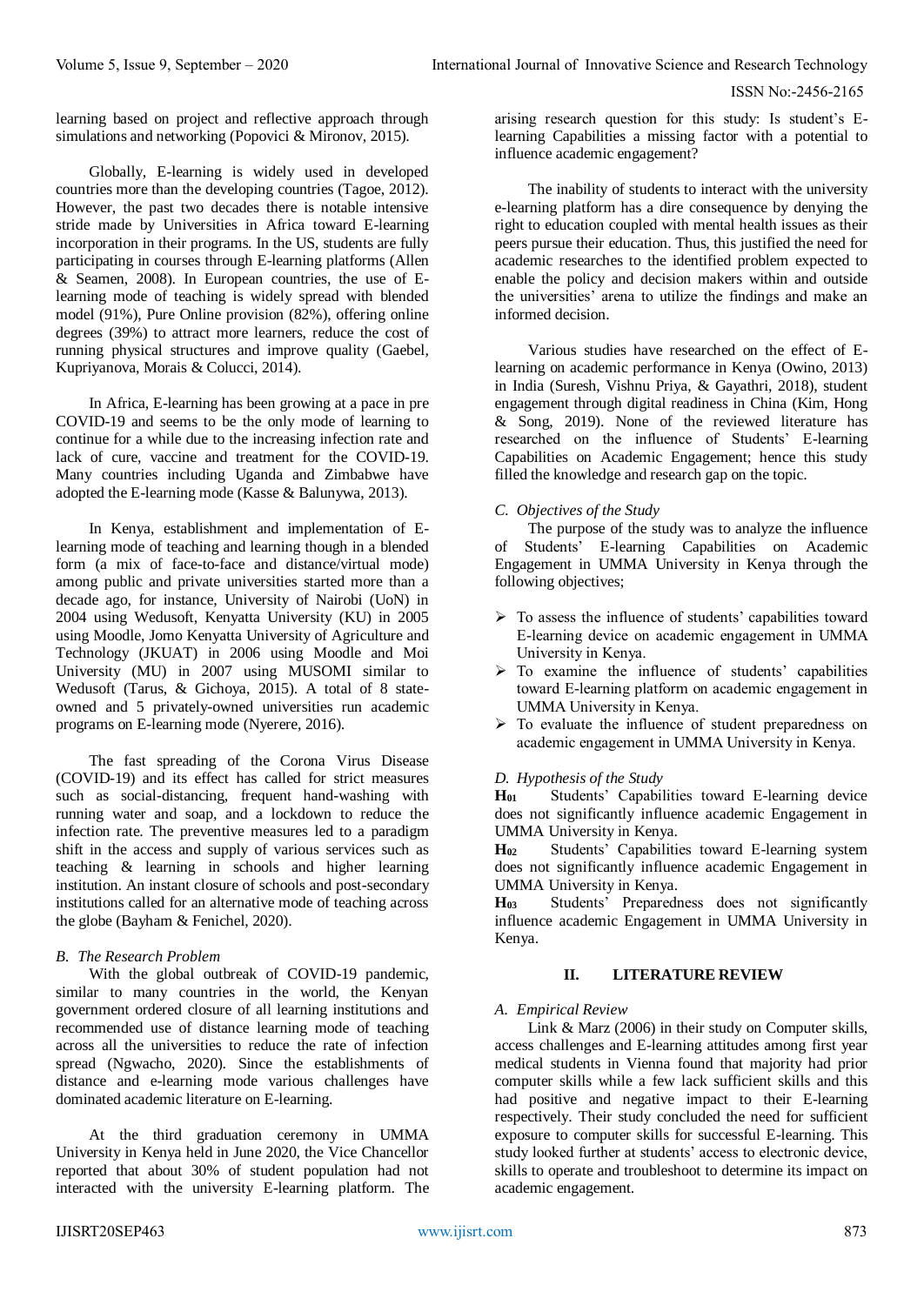Tagoe (2012) in a study to determine student perception on E-learning in Ghana University found that students with good command of computer operation actively participated in the E-learning and preferred more of blended model of E-learning. This study looked further into student capabilities toward E-learning systems; accessibility, navigation, and troubleshooting to examine its effect on academic engagement.

Parkes, Stein & Reading (2014) in their study to determine how students are prepared towards E-learning in Australia found that despite their reasonable preparedness students were not well prepared. This study looked further into student preparedness in terms of access to internet and electricity services, and time management to assess its influence on academic engagement.

Lazareva (2018) conducted a study on student engagement in E-learning in Uganda using qualitative method, the study found four issues affecting Students' engagement with E-learning courses; course environment, Peer-interaction, online-group dynamics and informal online-groups formed by learners. This study looked further into three categories; Class attendance, class activities (exams, assignments, and course materials) and class interaction among their peers and lecturers and in a mixed research method whose results can be generalized.

#### *B. Theoretical Framework*

The study is pegged on two theories: The constructivist learning theory - a widely applied theory which forms basic framework for E-learning. The theory highlights that students are given opportunity to interpret and decode information through their own individual experiences and perception. This Theory is suitable to this study through the independent variables; Students' E-learning capabilities towards devices and systems as well as student preparedness for the E-learning.

The Engagement Theory for the student academic engagement as they postulate the active engagement or involvement in the learning procedure based on interactivities among themselves or with lecturers, academic activities such as attendance, quizzes, and exercises for students to learn better. This theory is suitable to this study through the dependent variable; Academic Engagement on Class attendance, Class activities and Class interaction.

## *C. Conceptual Framework*

The conceptual framework for this study depicts the independent variables; E-learning Devices, E-learning System and Student Preparedness with respective four elements each to measure the influence of the variables, the dependent variable; Academic engagement with three elements to measure the influence of the variable as shown in figure 1 below.





#### **III. RESEARCH METHODS**

#### *A. Research Design*

This study adopted cross-sectional descriptive research design to examine the objectives of the study and testing the developed null hypotheses. Research design acts as a blueprint of a study encompassing a complete set layout from questionnaire development, to data collection and data analysis and its interpretation (Kothari & Gaurav, 2014).

# *B. Sampling Technique And Sample Size*

A multi-staged sampling technique has been used to select respondents for this study; Purposive method in selecting the Garissa Learning Centre as study locality which has quite number of students, Stratified method basing on Academic level (Certificate, Diploma and Degree) and random method to select respondent till the assigned quota per academic level has been reached.

A total sample size of 74 students were selected as respondents for this study using Tabachnick & Fidell (2013) suggested formulae to calculate sample size for the study: n≥50+8M

Where: n is sample size for respondents to the study and M represents number of variables (independent Variables) used in the study which is 3 variables for this study: Thus  $n \geq 50+8*3$ ; n≥50+24; n≥74

Proportionate to population Size (PPS) of the student population at the learning center.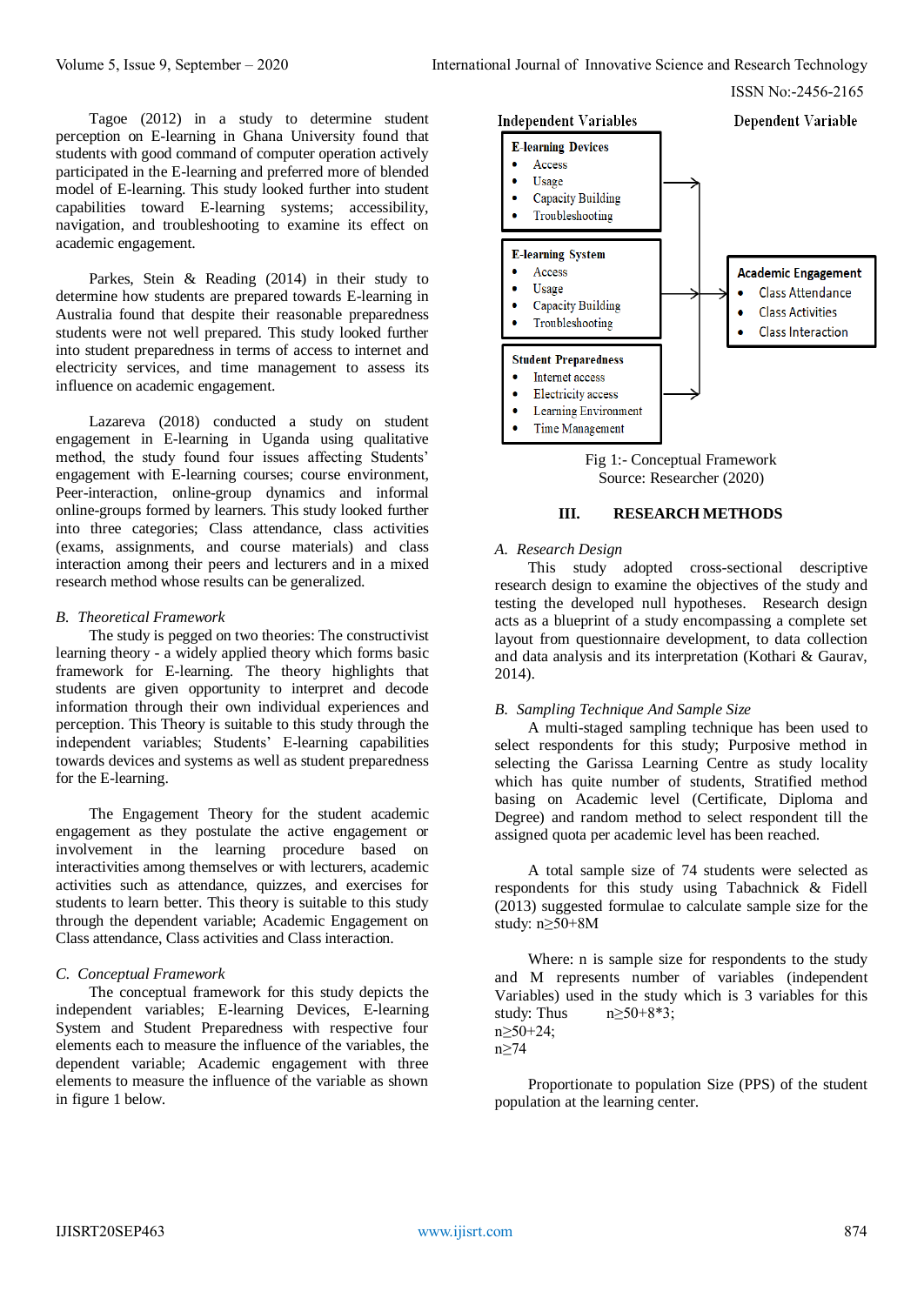| Cluster               | Population | Percentage | Sample Size |  |  |
|-----------------------|------------|------------|-------------|--|--|
| Certificate           | 144        | 23%        | 17          |  |  |
| Diploma               | 193        | 31%        | 23          |  |  |
| Degree                | 294        | 47%        | 34          |  |  |
| Total<br>100%<br>631  |            |            |             |  |  |
| Table 1:- Sample Size |            |            |             |  |  |

Source: Researcher (2020)

# *C. Data Collection Instrument And Analysis*

A questionnaire was used to collect data in form of qualitative and quantitative, a five-point Likert Type Scale has been used; (Strong Disagree, Disagree, Neutral, Agree and Strongly Agree). The questionnaire was piloted prior to actual data collection to ascertain reliability and validity of the tool. Data collection was done through online designed questionnaire/forms using Kobo collect and distributed among students.

For quantitative data, descriptive and inferential statistical analysis through Statistical Package for Social Science (SPSS) has been used to run Structural Equation Model (SEM), to test the developed hypothesis and generate tables. For qualitative data, content analysis has been used to analyze.

Structural Equation Model (SEM) for this study:

 $Y=\beta_0 + \beta_1X_1 + \beta_2X_2 + \beta_3X_3 + \varepsilon$ 

Where:

 $Y = Academic$  Engagement,

 $\beta_i$  i=0,1,2 and 3 are Constant and Regression Coefficient,  $X_i$  i=1,2,3,... are independent variables (E-learning Devices, E-learning System and Student Preparedness respectively) while  $\varepsilon$  is an error term explaining the unknown variation of the model.

#### **IV. RESULTS AND DISCUSSIONS**

#### *A. Demographic features of the respondents*

| Gender | Number | Percentage |
|--------|--------|------------|
| Male   | 2)     | 39%        |
| Female |        | 61%        |
| Total  |        | $00\%$     |

Table 2:- Gender of the respondent Source: SPSS Output on Field Data (2020)

Table 2 shows the breakdown of the respondent based on gender; male 39% (n=29), Female 61% (n=45). A fair distribution of the gender participation and represents the proportion in the student population.

| Age bracket  | Number | Percentage |
|--------------|--------|------------|
| $17 - 20$    | 21     | 28%        |
| $21 - 25$    | 30     | 41%        |
| $26 - 30$    | 13     | 18%        |
| More than 31 |        | 14%        |
| <b>Total</b> |        | 100%       |

Table 3:- Age distribution of the respondents Source: SPSS Output on Field Data (2020)

Table 3 shows the age distribution among the respondent, more than 50% are a category alluded as "digital generation" (Lazareva, 2018).

#### *B. Validity and reliability Tests*

| Variable                  | <b>Factor Loading</b> | Remarks |
|---------------------------|-----------------------|---------|
| <b>E-learning Devices</b> | 821                   | Valid   |
| <b>E-learning System</b>  | 878                   | Valid   |
| Students' Preparedness    | .891                  | Valid   |
| Academic Engagement       | 873                   | Valid   |

Table 4:- Validity Test using Factor Analysis Source: SPSS Output on Field Data (2020)

Table 4 above shows the validity tests results for the questionnaire used for data collection. Tabachnick & Fidell (2013) consider any factor loading above 0.7 to be excellent; the table shows the least with 0.821, hence affirms the data collection tool used to have been valid.

Similarly, the validity of the questionnaire prior to actual fieldwork has been cross checked with peers to ascertain whether the set questions will attract data that can be used to test the developed hypothesis of the study.

| Variable                  | Cronbach Alpha | Remarks  |
|---------------------------|----------------|----------|
| <b>E-learning Devices</b> | 831            | Reliable |
| E-learning System         | .859           | Reliable |
| Students' Preparedness    | .901           | Reliable |
| Academic Engagement       | 862            | Reliable |

Table 5:- Reliability Test Source: SPSS Output on Field Data (2020)

Table 5 shows the reliability tests results which indicates Cronbach alpha above 0.7 to be reliable. The results show the least value as 0.831 and thus an indication that the questionnaire has been reliable.

#### *C. Descriptive Statistics*

| <b>Descriptive Statistics</b> |    |        |           |          |  |  |
|-------------------------------|----|--------|-----------|----------|--|--|
|                               |    |        | Std.      |          |  |  |
|                               | N  | Mean   | Deviation | Variance |  |  |
| Academic Engagement           | 74 | 3.6351 | 5.20105   | 27.051   |  |  |
| E-learning Device             | 74 | 3.6047 | 4.24266   | 18.000   |  |  |
| E-learning system             | 74 | 3.7919 | 3.21997   | 10.368   |  |  |
| <b>Student Preparedness</b>   | 74 | 4.1784 | 6.58104   | 43.310   |  |  |
| Valid N (listwise)            | 74 |        |           |          |  |  |

Table 6:- Descriptive Statistics Source: SPSS Output on Field Data (2020)

Table 6 shows values of mean and standard deviation for the the study variables; Academic engagement, Elearning Devices, E-learning System and Student Preparedness with their means ranging between 3.6351 and 4.1784 whose lowest value shown as above average (the middle value in the Five-Point Likert Type Scale = 3) indicating existence of the study variables in the academic institution. The student Preparedness leading with a mean of 4.178.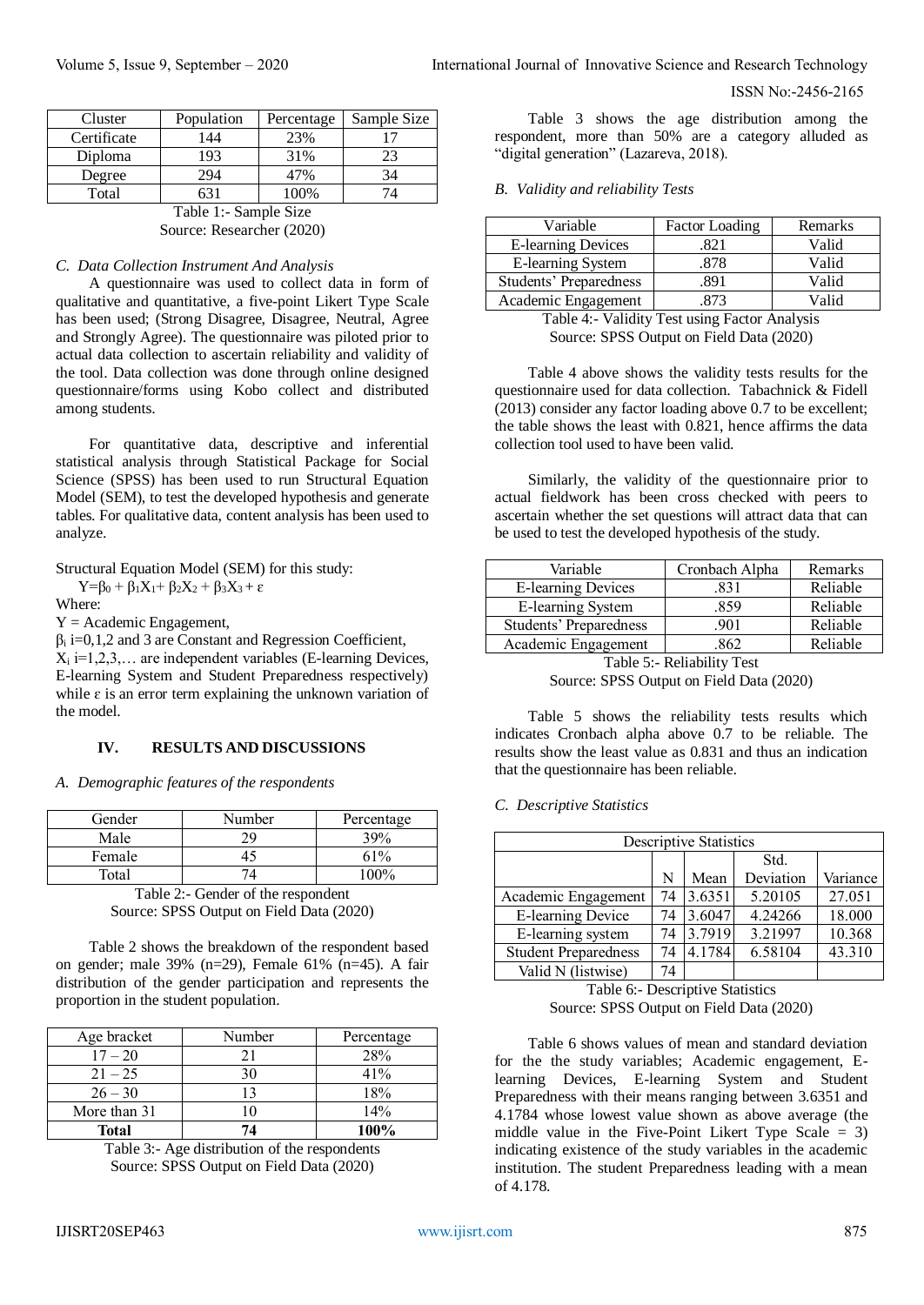ISSN No:-2456-2165

#### *D. Hypothesis Testing*

The study developed null hypotheses and a Pearson Correlation has been run to test them whose decision rule is more or less than zero (Positive/negative) relation between the independent and dependent variables to reject null hypothesis with significant level of 5% ( $\alpha$ =0.05).

| Correlations <sup>b</sup>  |                                     |         |          |  |  |  |
|----------------------------|-------------------------------------|---------|----------|--|--|--|
|                            | Independent Variable                |         |          |  |  |  |
|                            | E-Learning<br>Student               |         |          |  |  |  |
|                            | Preparednes<br>E-learning<br>System |         |          |  |  |  |
| Dependent Variable         | Device                              |         |          |  |  |  |
| Academic Engagement        | $.517*$                             | $.581*$ | $.770^*$ |  |  |  |
| <b>Pearson Correlation</b> |                                     |         |          |  |  |  |
| Sig. (2-tailed)            | 000                                 |         |          |  |  |  |

\*. Correlation is significant at the 0.05 level (2-tailed). b. Listwise N=74

Table 7:- Pearson Correlation Coefficients

Table 7 shows results of Pearson Correlation Coefficient run for testing the developed study hypothesis. The result shows positive and significant relation between the independent and dependent variables. E-learning Devices (ED) has a moderate positive (0.517) relation with Academic Engagement (AE) at 5% significant  $(0.001<0.05)$ , E-learning Systems (ES) has a moderate positive (0.581) relation with Academic Engagement (AE) at 5% significant  $(001<0.05)$  and Students Preparedness (SP) has a strong positive (0.770) relation with Academic Engagement (AE) at 5% significant  $(0.01<0.05)$ .

Based on the above results, the three null hypotheses are rejected, and hence adapt the alternative hypothesis supporting the purpose of the study: Students' E-learning Capabilities influence Academic Engagement at UMMA University in Kenya.

| <b>Type of Device</b> | <b>Access</b> | Ownership      |  |
|-----------------------|---------------|----------------|--|
| Smartphone            | $95\%$ (n=70) | $100\%$ (n=70) |  |
| Tablet                | $3\%$ (n=2)   | $50\%$ (n=1)   |  |
| Laptop                | $5\%$ (n=4)   | 40\% $(n=2)$   |  |
| Desktop               | 4\% $(n=3)$   | $33\%$ (n=1)   |  |

| Table 8:- Device Access and Ownership |
|---------------------------------------|
| Source: Field Data (2020)             |

Table 8 shows device access and ownership, the result show that 95%, 12%, 9% and 8% of the respondents have an access to a Smartphone, Laptop, Desktop and Tablet that can be used for E-learning while 100%, 40%, 33% and 50% own them respectively.

This indicates majority (95%) of the learners use smartphones as device for the E-learning activities followed by the computers (Tablet, Laptop and Desktop) at 12% (9 learners). The smartphones are not only dedicated for Elearning but used for other purposes such as calls, social media and Short Message Service (SMS) which causes interruption during the usage for E-learning activities.

| <b>Internet Source</b>                                                                    | Percentage    |
|-------------------------------------------------------------------------------------------|---------------|
| WiFi installed at home                                                                    | $7\%$ (n=5)   |
| WiFi installed at Office                                                                  | $9\%$ (n=7)   |
| Public WiFi (Hotels, Café'  etc)                                                          | 41% $(n=30)$  |
| Sim Card based (Data Bundles)                                                             | $97\%$ (n=72) |
| Other (neighbours, friends etc)                                                           | $20\%$ (n=15) |
| $T_{\rm eff}$ $\sim$ 0. Course of Literature of $\sim$ $T_{\rm eff}$ $\sim$ $T_{\rm eff}$ |               |

Table 9:- Source of Internet used for E-learning

Table 9 shows the source of internet used for Elearning activities, majority (97%) of the learners rely on data bundles purchased from telecommunication companies, 41% from Public WiFi, 20% from other sources such as friends' or neighbours' bundles/WiFi while 9% and 7% from WiFi installed at home or office respectively.

# *E. Structural Equation Model (SEM)*

A Structural Equation Model (SEM) has been developed to determine the level of impact and the extent the independent variables have and contribute toward the dependent variable.

| <b>Model Summary</b>                                                                     |                   |      |      |         |  |  |  |
|------------------------------------------------------------------------------------------|-------------------|------|------|---------|--|--|--|
| Std. Error of the<br>Adjusted R<br>Square<br>Estimate<br>Model<br>R Square<br>R          |                   |      |      |         |  |  |  |
|                                                                                          | .840 <sup>a</sup> | .705 | .693 | 2.88265 |  |  |  |
| a. Predictors: (Constant), Student Preparedness, E-learning<br>system, E-learning Device |                   |      |      |         |  |  |  |

Table 10:- Model Summary

Table 10 shows a model summary of the Structural Equation Model for the study with 70.5% variance of Academic Engagement (AE) being explained by E-learning Device (ED), E-learning System (ES) and student Preparedness (SP) while 29.5% is explained by other factors.

|                                                                 | ANOVA <sup>a</sup>                                                                       |          |    |         |        |                   |
|-----------------------------------------------------------------|------------------------------------------------------------------------------------------|----------|----|---------|--------|-------------------|
| Sum of<br>Mean<br>Model<br>Df<br>F<br>Squares<br>Square<br>Sig. |                                                                                          |          |    |         |        |                   |
|                                                                 | Regression                                                                               | 1393.038 | 3  | 464.346 | 55.880 | .000 <sup>b</sup> |
|                                                                 | Residual                                                                                 | 581.678  | 70 | 8.310   |        |                   |
|                                                                 | Total                                                                                    | 1974.716 | 73 |         |        |                   |
|                                                                 | a. Dependent Variable: Academic Engagement                                               |          |    |         |        |                   |
|                                                                 | b. Predictors: (Constant), Student Preparedness, E-learning<br>system, E-learning Device |          |    |         |        |                   |

Table 11:- ANOVA Table

Table 11 shows Analysis of Variance (ANOVA) which indicates the significance outcome of the model and the P-value is .001 and less than .05 significance level (5%). This indicates the study Structural Equation Model (SEM) to be statistically significant.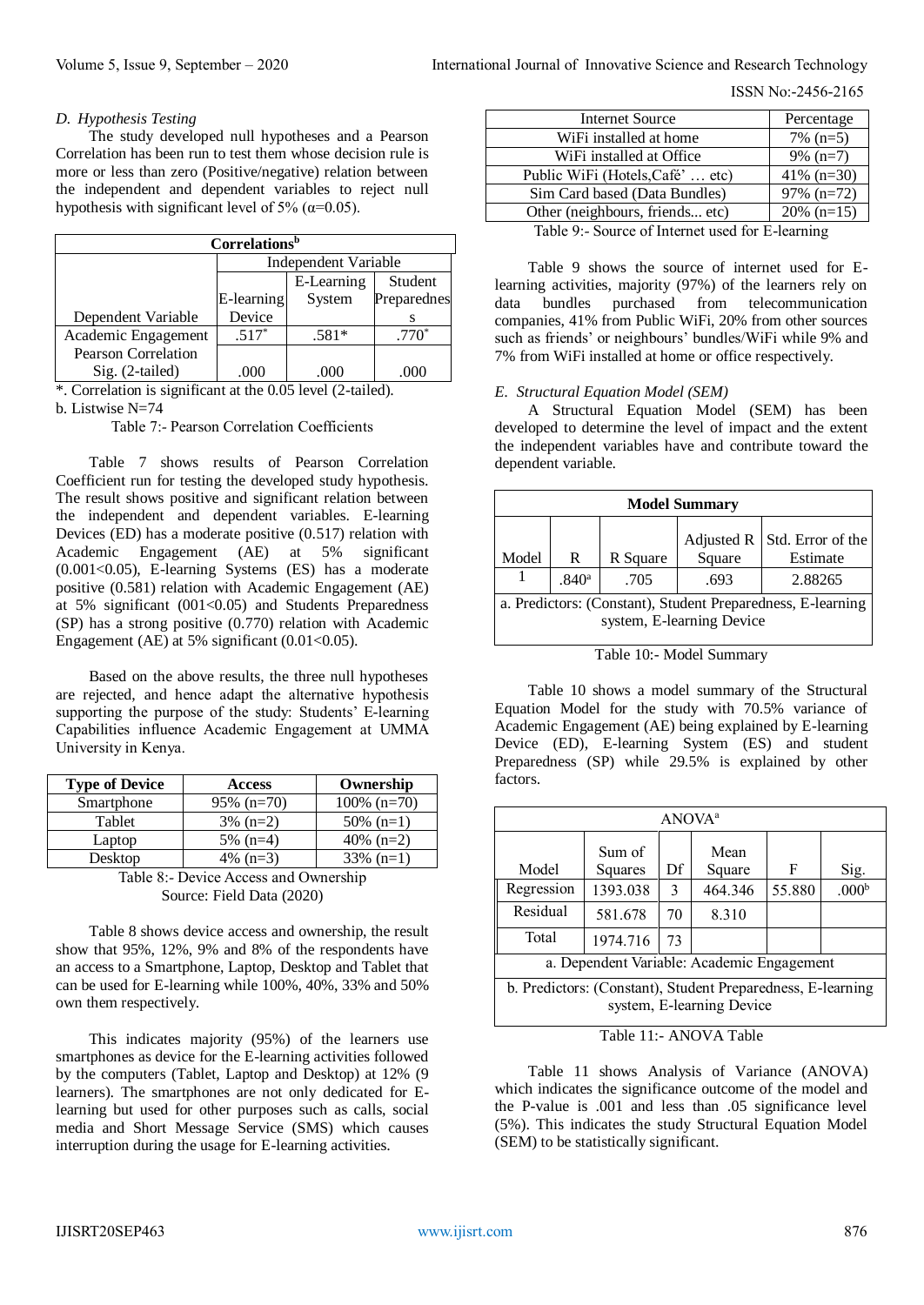| Coefficients <sup>a</sup>                                     |                |            |              |       |      |
|---------------------------------------------------------------|----------------|------------|--------------|-------|------|
|                                                               |                |            | Standardi    |       |      |
|                                                               |                |            | zed          |       |      |
|                                                               | Unstandardized |            | Coefficie    |       |      |
|                                                               | Coefficients   |            | nts          |       |      |
| Model                                                         | В              | Std. Error | <b>B</b> eta | t     | Sig. |
| (Constant)                                                    | .920           | .285       |              | .681  | .048 |
| E-learning Device                                             | .277           | .130       | .226         | 2.137 | .036 |
| E-learning system                                             | .756           | .153       | .468         | 4.926 | .000 |
| Student<br>Preparedness                                       | .565           | .062       | .715         | 9.112 | .000 |
| a. Dependent Variable: Academic Engagement                    |                |            |              |       |      |
| Table 12 shows the coefficients of the variables in the model |                |            |              |       |      |

indicating E-learning Device (ED), E-learning System (ES) and Student Preparedness (SP) having a positive significant influence on Academic Engagement (AE) with  $t = 2.137$ , t=4.926, t=9.112 and significant values .036, .001 and .001 respectively less than the 5% significance level decision rule.

Table 12:- Coefficients Table

Inserting the values from the coefficients table into the Structural Equation Model (SEM):  $Y = .920 + .277X_1 + .756X_2 + .565X_3$ 

Academic Engagement =  $.920 + .277$  (E-learning Device + .756 (E-learning System) + .565 (Student Preparedness).

## **V. CONCLUSION, RECOMMENDATION AND SUGGESTIONS FOR FURTHER RESEARCH**

The study aimed at analyzing the influence of Student's E-learning Capabilities (E-learning Device, Elearning System and Student Preparedness) on Academic Engagement at UMMA University in Kenya. Based on the study findings, there is a positive and significant influence the Student E-learning Capabilities have on Academic Engagement.

The study recommends provision and accessibility of affordable, dedicated institutional owned E-learning devices such as tablets to learners with installed modules and applications to enhance the student Academic Engagement by reducing the over reliance of Smartphones.

The study further recommends learning institutions to adopt a one-point entry platform that houses both Elearning and Student Management Information System (SMIS) to reduce too many logins which affects accessibility.

Since majority of the learners (97%) rely on SimCard based data bundles, the institution to sensitize them on subsidized negotiated bundles with major telecommunication companies in Kenya, this reduces the cost of the bundles and limits to the E-learning and some important internet access to academic sites.

Enlighten learners on the use of cheap and alternative source of energy such as solar and power banks due to unreliable electricity in some locations which has been expressed as hinderance to E-learning accessibility.

The study suggests similar research with larger sample and diverse learners from the other campus and learning centres. The study can research on the effect of technical support, Students' Soci-economic status, and family background on academic engagement as possible part of the missing variance (29.5%) that can explain the Academic Engagement.

## **REFERENCES**

- [1]. Algahtani, A. (2011): Evaluating the Effectiveness of the E-learning Experience in Some Universities in Saudi Arabia from Male Students' Perceptions, Durham University.
- [2]. Ansong, E., Lovia Boateng, S., & Boateng, R. (2017). Determinants of E-Learning Adoption in Universities: Evidence From a Developing Country. Journal of Educational Technology Systems, 46(1), 30–60.
- [3]. Bayham J, Fenichel EP. Impact of school closures for COVID-19 on the US health-care workforce and net mortality: a modelling study. Lancet Public Heal. 2020;5:e271–8.
- [4]. Clark, R., Mayer, R. (2011) E-learning and the science of instruction: Proven guidelines for consumers and designers of multimedia learning, 3rd ed. San Francisco, CA: Pfeiffer.
- [5]. Gaebel, M., Kupriyanova, V., Morais, R., & Colucci, E. (2014). E-learning in European higher education institutions. Brussels: European University Association.
- [6]. Kasse, J. P., & Balunywa, W. (2013, February). An assessment of e-learning utilization by a section of Ugandan universities: challenges, success factors and way forward. *In International conference on ICT for Africa* (Vol. 15).
- [7]. Kim, H. J., Hong, A. J., & Song, H. D. (2019). The roles of academic engagement and digital readiness in students' achievements in university e-learning environments. *International Journal of Educational Technology in Higher Education*, 16(1), 21.
- [8]. Kothari, C., & Garg, G. (2014). *Research Methodology: Methods and Strategy*. New age international.
- [9]. Lazareva, A. (2018). Factors Affecting Student Engagement in Online Collaborative Learning Courses. 10.1007/978-3-319-73204-6\_39.
- [10]. Link, T.M., Marz, R. (2006). Computer literacy and attitudes towards e-learning among first year medical students. BMC Med Educ 6, 34. <https://doi.org/10.1186/1472-6920-6-34>
- [11]. Ngwacho A. G, (2020): COVID-19Pandemic Impact on Kenyan Education Sector: Learner Challenges and Mitigations. *Journal of Research and Implication in Education*